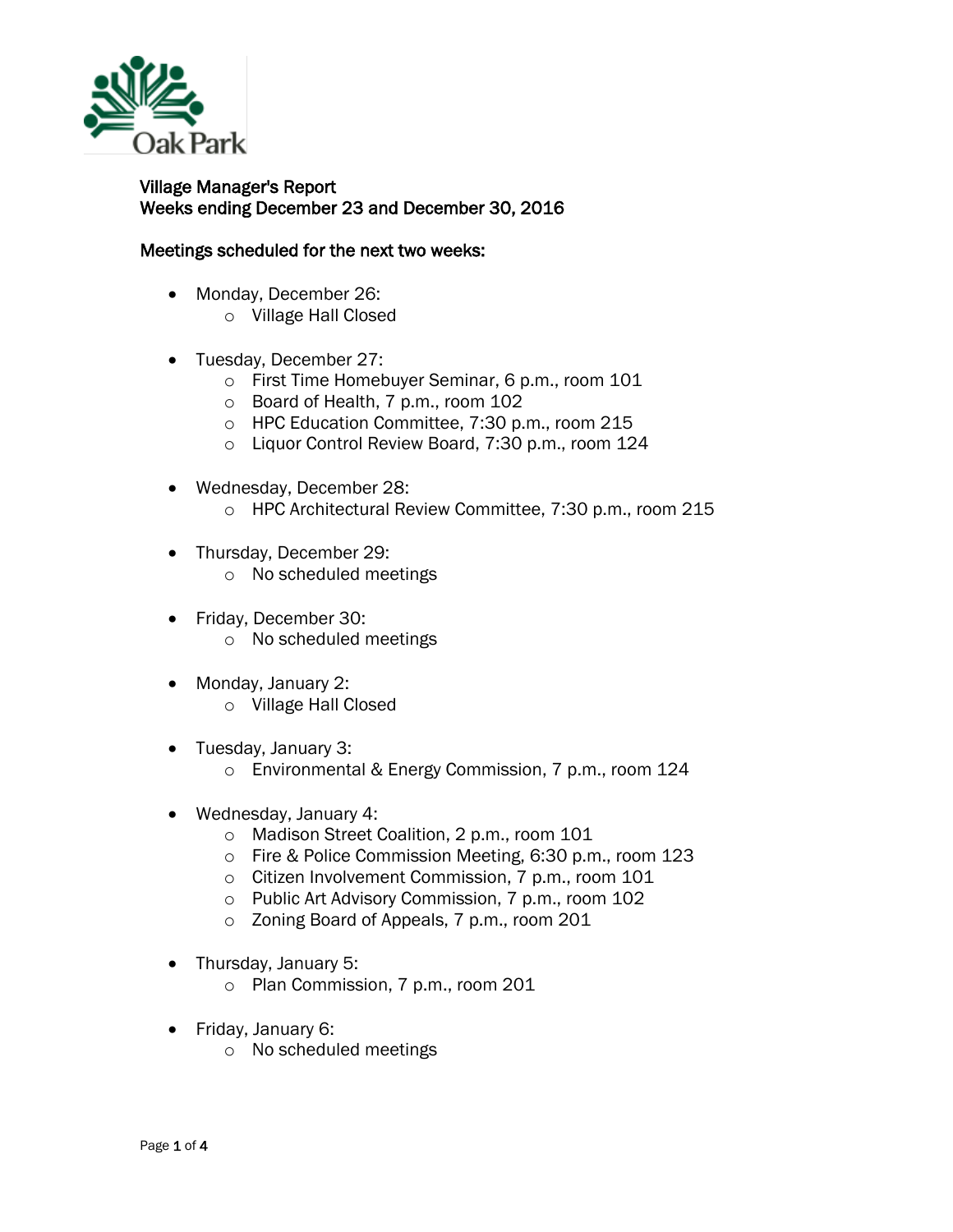Save the Date: A special meeting of the Village Board is tentatively scheduled for 7 p.m., Monday, January 9, 2017.

Village Hall hours - Village Hall will close at noon today (Fri., Dec. 23) and remain closed all day Mon., Dec. 26. Village Hall also will be closed all day Mon., Jan. 2. When incidents that don't quite rise to the level of a 911 emergency call occur when Village Hall is closed, residents can call the Police Department non-emergency number 708.386.3800 for assistance. Always call 911 in an emergency.

On-street parking restrictions eased – As is tradition, overnight on-street parking restrictions are not being enforced on most residential streets through the New Year holiday. Restrictions will resume at 2:30 a.m., Wed., Jan. 4. Citizens have been reminded that restrictions are not lifted in paid overnight permit areas, including onstreet zones. All other parking regulations also remain in effect, including daytime posted restrictions and regulations related to traffic and public safety. More information on parking rules and regulations is posted at [www.oak-park.us/parking.](http://r20.rs6.net/tn.jsp?f=001Me-ho1rHZuChsXt97TKsLF3WI2LrzDa8ShpGZo_eGMpK0YUParzuThlKbcHLBbM35U0PS9G15KCCOOJlWmCBptbVL7IdaNMijEVRfInfFT8VDtp7WRsErfc_2a-ZLIug9qxVdtWooBuHHNNkANWYhVqJJejhZdXkUsKy3EQ6JP2LU6QZJPyjtXIpwQ0QkmlSkqM46dTCCLx8kj7HRrgqBubdYYHEsNXXKKY0dw1nFpEBresrKKTJuyZ_4r5bhA5hHXjYTNb0GWjKtA9VvS1659k82fkCEVCU&c=7duohJM3SoP8S1OxN9H5AJv25ryorG4WVRWsu5J9-viW-R8gg25Utg==&ch=Hse8Lvi1VejXRKIjSa1Hca0kR0QqNnz0dIUzM2gmBLmoPIe_6mlGUA==)

Garages an option for vacation, guest parking - With many residents planning holiday vacations and hosting guests, we are reminding them that overnight parking is available in the public garages, including Holley Court, the public garage at Forest Avenue and Lake Street, and The Avenue Parking Garage. Maximum fee is \$16 per day.

Free public transit rides for revelers – The Chicago Transit Authority is encouraging people heading out to celebrate the New Year to take advantage of free rides on all buses and trains from 10 p.m. Sat., Dec. 31 until 4 a.m., Sun., Jan. 1. Customers should not touch their fare or personal bankcards at rail station turnstiles or pay to board buses during the free-ride period. More information is [posted on the CTA](http://www.transitchicago.com/news/default.aspx?Month=&Year=&Category=2&ArticleId=3618)  [website.](http://www.transitchicago.com/news/default.aspx?Month=&Year=&Category=2&ArticleId=3618)

Holiday tree collection schedule – Holiday trees will be collected the weeks of Jan. 9 and 16. All decorations and stands should be removed, and trees placed in the regular collection area. Since the trees are mulched at a licensed composting facility and used for soil enrichment, they should not be left in plastic disposal bags. Trees set out after the collection program ends will require a pink bulk refuse sticker be attached. Stickers are available at most local grocery and hardware stores, as well as at Village Hall for \$2.25 each. Wreaths and garlands cannot be collected for recycling because they contain wire, so they should be placed in the trash container. For more information, call 708.358.5700 or email [publicworks@oak-park.us.](mailto:publicworks@oak-park.us)

Recycle lights and cords – Unwanted holiday lights and extension cords can be recycled from 8 a.m. to 3 p.m. through January at the Public Works Center. Mini, rope, LED, C7 and C9 lights and extension cords are accepted.

Snow response update – Public Works crews worked from Friday through Saturday morning (Dec. 16 and 17) responding to a storm that began with snow and ended with freezing rain and sleet, leaving about an inch of accumulation. Crews returned early that Saturday evening for a second wave of snow that left another two-plus inches by early Sunday morning. All main streets and school crossing were cleared long before the Monday morning rush.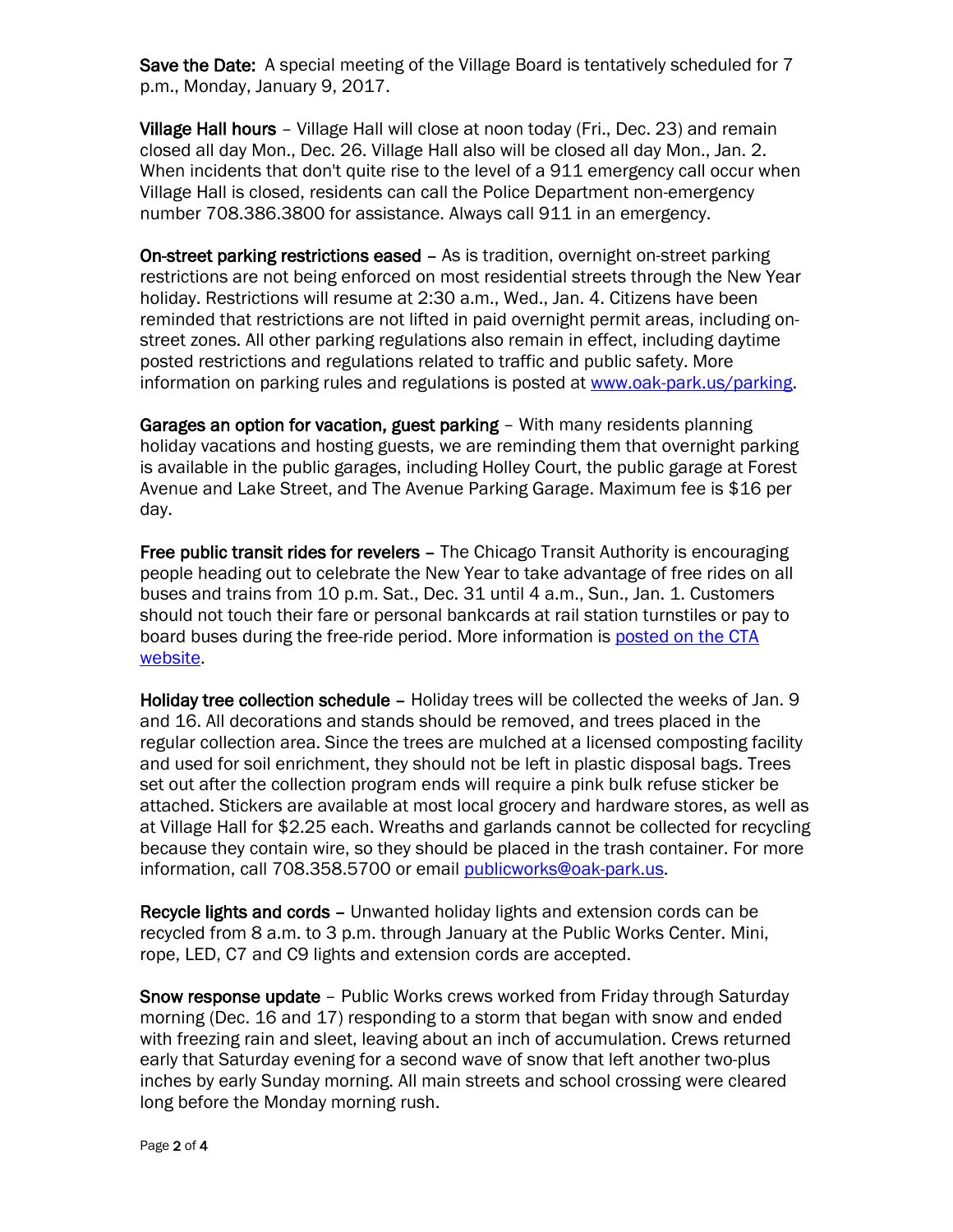Downtown construction updates – Temporary repairs to ensure accessibility have been made to the crosswalks on Marion Street downtown, with permanent repairs to follow in early spring when temperatures are more favorable. Work was expected to be completed this week on the pedestrian light poles by the outdoor dining area on South Boulevard west of Marion Street, the final activity of the season on the streetscape project.

Elevate update – The installation of the steel bridge structure between the two buildings of the Elevate Oak Park project downtown was delayed until next week, most likely Thursday and Friday, Dec. 29 and 30. The work will require closing Westgate Street, but traffic flaggers will be on site to ensure access to the offices between the Westgate cul de sac and Marion Street. Waste haulers were notified to service the area the morning prior to start of the fabrication work. The developer also notified the affected businesses of the work and the schedule change so they could plan accordingly. Similar closures and traffic management will be necessary in the coming weeks as bridge exterior is built out.

Chicago Avenue resurfacing – The pavement striping subcontractor will be back in the Village next week completing the temporary markings, which should last through the winter. Permanent pavement markings will be applied in the spring as part of the resurfacing and streetscape projects planned for between Harlem and Belleforte avenues.

Miscellaneous Construction Projects – The Pedestrian Hybrid Beacon, also known as the HAWK signal, was **activated this week at Chicago and Harvey avenues**. Temporary electronic message signs are in place to inform drivers of this new device, which has a different look from typical traffic signals. Installations of bicycle shelters, parking rings and fix-it stations continues as weather permits, but should be completed later this winter. About 1.5 miles of sewers were inspected and cleaned this week at locations throughout the Village. Cleaning and inspections on Lake Street downtown is occurring during nighttime hours to minimize impact on traffic and businesses. Landscaping is all that remains to be completed on the Harrison Street lighting project. The work will be will be completed in the spring.

Public Works activities – Street Division crews are cold patching pavement openings where water main break were repaired. Water & Sewer Division crews repaired water main breaks at Chicago and Kenilworth avenues and 936 N. East Ave. and a leaking water service valve at Chicago and Oak Park avenues. Crews also continued checking and repairing frozen hydrants as necessary. Street Lighting Division crews replaced a traffic signal pole knocked down in a vehicle accident at Oak Park and Pleasant avenues. Routine maintenance work also continues throughout the Village.

Federal business loan funds approved – The Village has been approved for \$3 million in federal funds to help local for-profit businesses rehabilitate existing commercial spaces while providing jobs for those most in need. The Section 108 loan fund allows the Village to provide financing secured by future federal Community Development Block Grant (CDBG) entitlement funds. Every \$35,000 loaned by the Village must add or retain one low- or moderate-income job. Loan applications are expected to be available mid-February, but the Oak Park Economic Development Corporation already is actively courting potential applicants. Each application will be vetted by staff, an